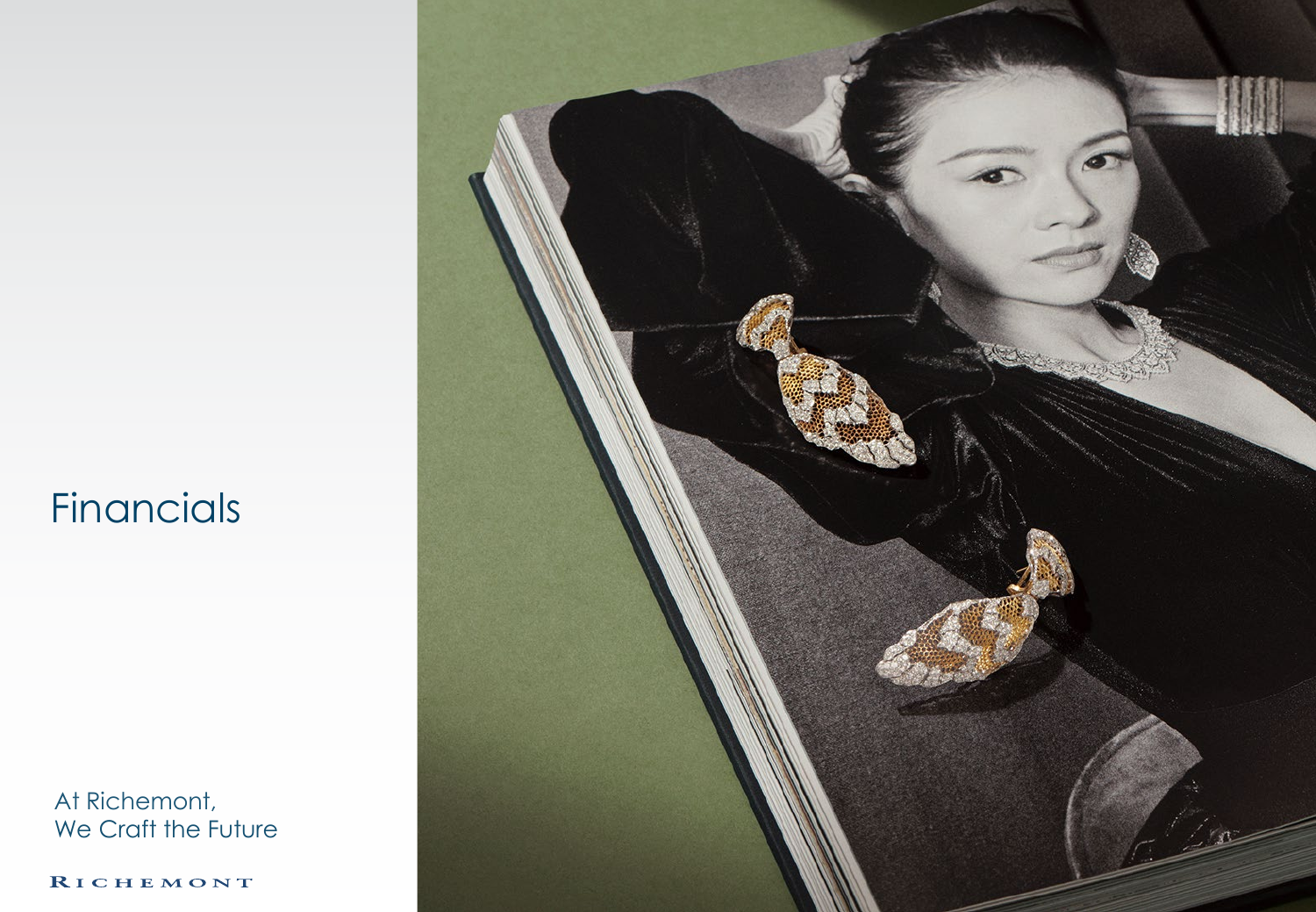### FY22 GROSS PROFIT

### › **Gross profit up 53% to €12 027m**

### › **Gross margin up by 290bps to 62.7%**

- Favourable regional and channel sales mix
- Higher manufacturing capacity utilisation, select price increases
- €70m one-time charge relating to suspension of Russian operations

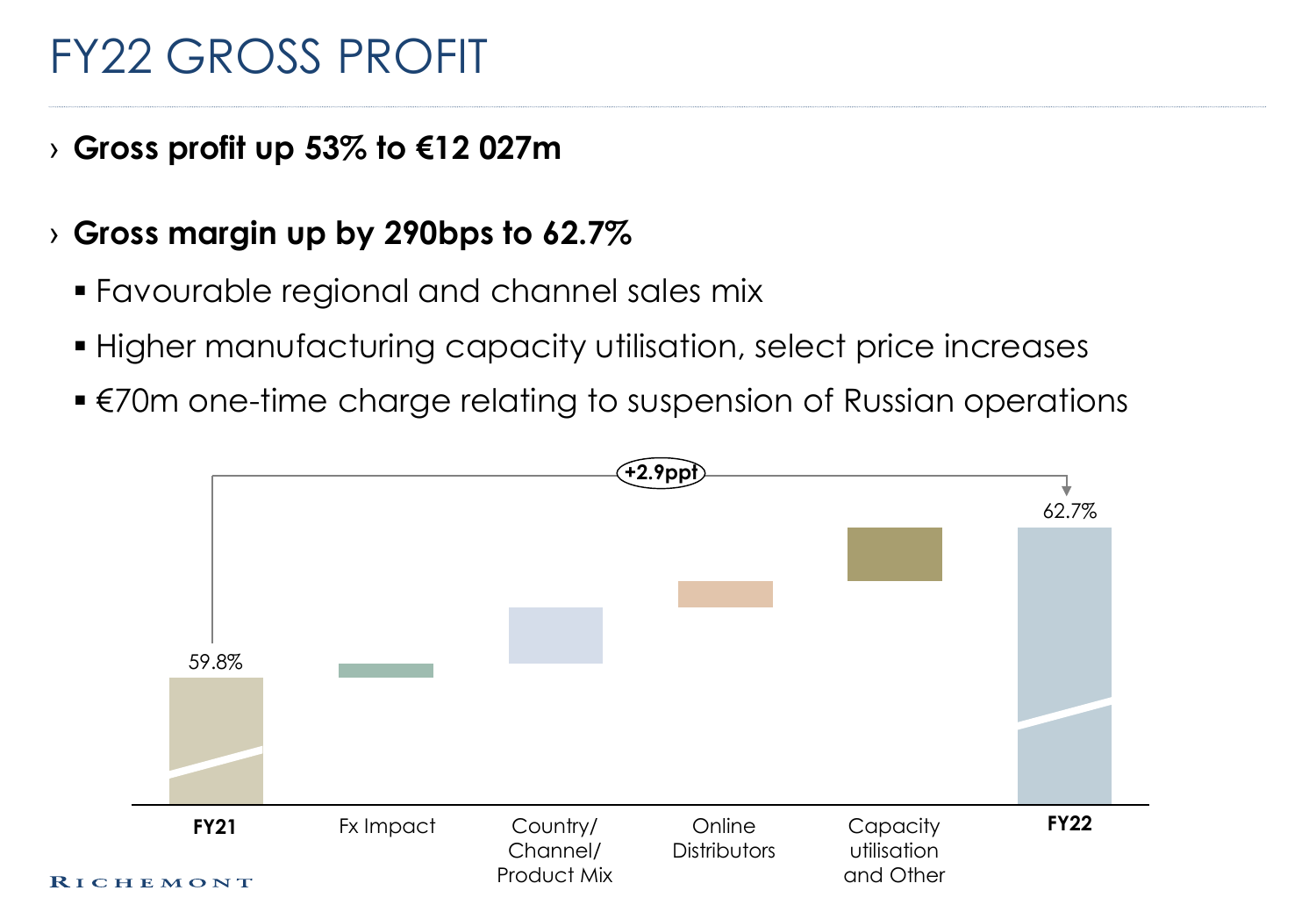# FY22 OPERATING EXPENSES

- $\rightarrow$  Operating expenses increased +35%, lower than rate of sales  $_{*18\%}$ **increase at +46%**
	- Selling and distribution expenses higher partly due to store network development
	- Communication expenses back to pre-Covid levels at 10% of sales
	- Contained administrative cost increase; Other included a €98m one-time charge related to suspension of Russian operations



#### › **45.0% of sales vs 48.6% in FY21**



20%

4%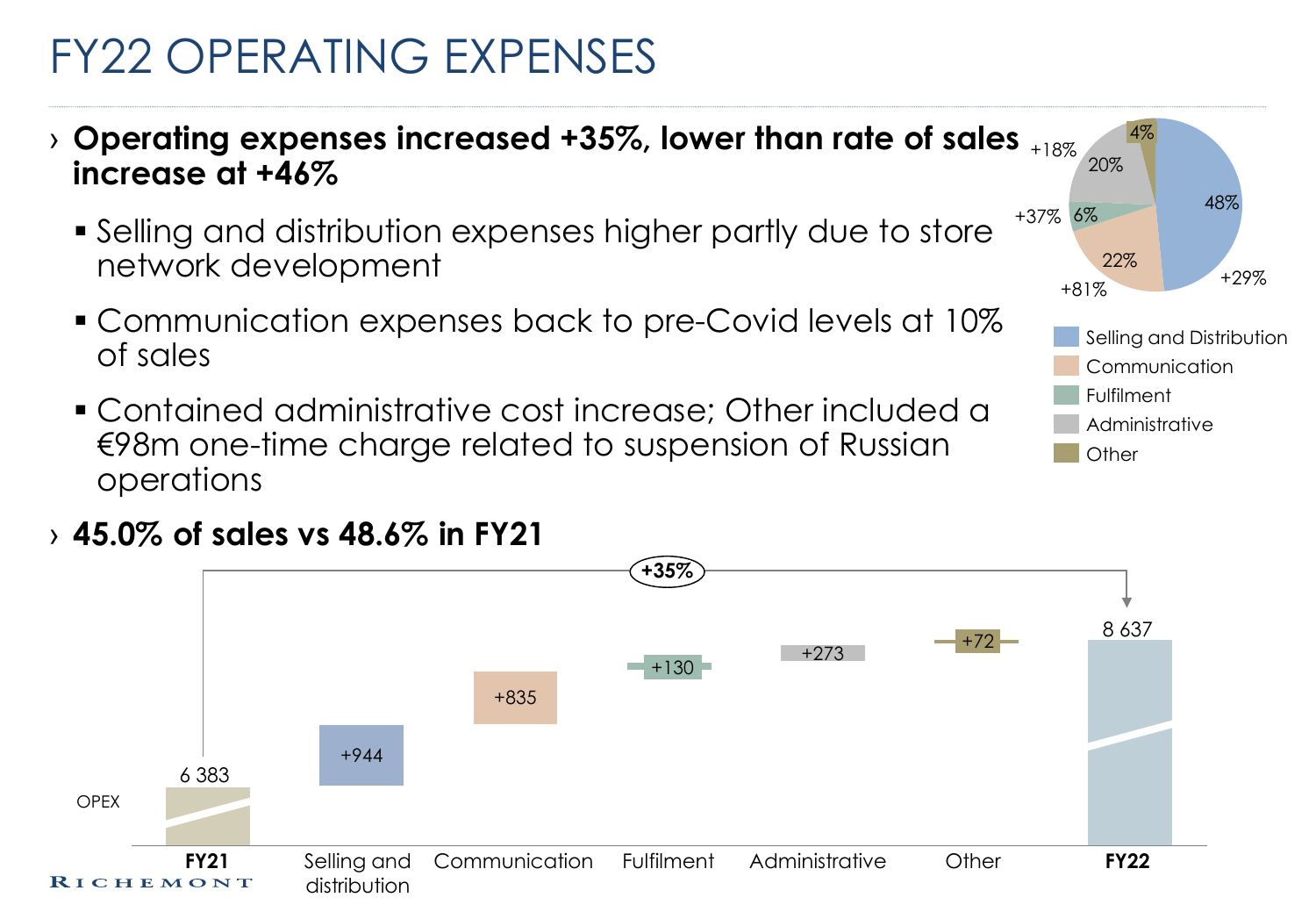### FY22 OPERATING PROFIT

- › **Operating profit more than doubled** to €3 390m; €3 558m excluding one-time item of €168m
- › **Operating margin** improved by 650bps to 17.7%

| 12 months<br>€m                   | <b>FY22</b> | <b>FY21</b> | <b>Change</b> | <b>Constant</b><br>rates |
|-----------------------------------|-------------|-------------|---------------|--------------------------|
| Sales                             | 19 181      | 13 144      | $+46%$        | $+44%$                   |
| Gross profit                      | 12 0 27     | 7861        | $+53%$        | n/a                      |
| Net operating expenses            | $-8637$     | $-6383$     | $+35%$        | $+34%$                   |
| Selling and distribution expenses | $-4185$     | $-3241$     | $+29%$        | $+28%$                   |
| Communication expenses            | $-1865$     | $-1030$     | $+81%$        | $+79%$                   |
| Fulfilment expenses               | $-486$      | $-356$      | $+37%$        | $+35%$                   |
| Administrative expenses           | $-1757$     | $-1484$     | $+18%$        | $+17%$                   |
| Other expenses                    | $-344$      | $-272$      | $+26%$        | $+26%$                   |
| Operating profit                  | 3 3 9 0     | 1 478       | $+129%$       | n/a                      |

| Gross margin                           | $62.7\%$ | 59.8%    |
|----------------------------------------|----------|----------|
| Operating margin                       | $17.7\%$ | $11.2\%$ |
| Net operating expenses as a % of sales | 45.0%    | 48.6%    |

#### RICHEMONT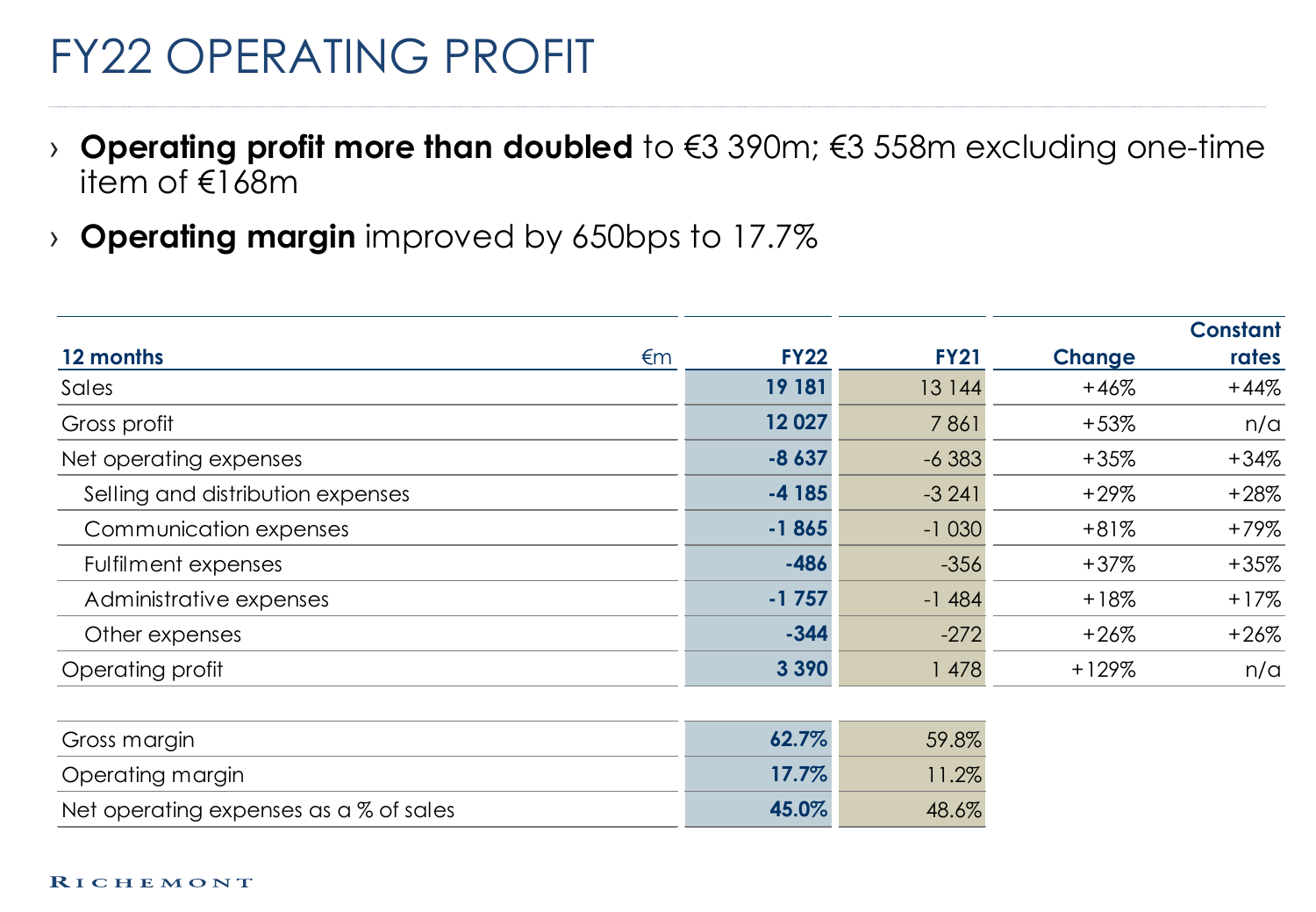# FY22 NET FINANCE (COSTS)/INCOME

#### › **Net finance costs of €844m, mainly a result of**

- Fair value adjustments on (Farfetch) financial assets and short-term bond funds
- Foreign exchange losses on monetary items mostly due to a stronger CHF (cash and non-cash)

| 12 months<br>€m                                       | <b>FY22</b> | <b>FY21</b> | <b>Change</b> |
|-------------------------------------------------------|-------------|-------------|---------------|
| Financial expense, net                                | $-55$       | $-67$       | $+12$         |
| Lease liability interest expense                      | -65         | $-65$       |               |
| Net foreign exchange (losses)/gains on monetary items | $-194$      | $+49$       | $-243$        |
| Net gains/(losses) on hedging activities              |             | $-80$       | $+88$         |
| Fair value adjustments                                | $-538$      | $+188$      | $-726$        |
| Net finance (costs)/income                            | $-844$      | $+25$       | $-869$        |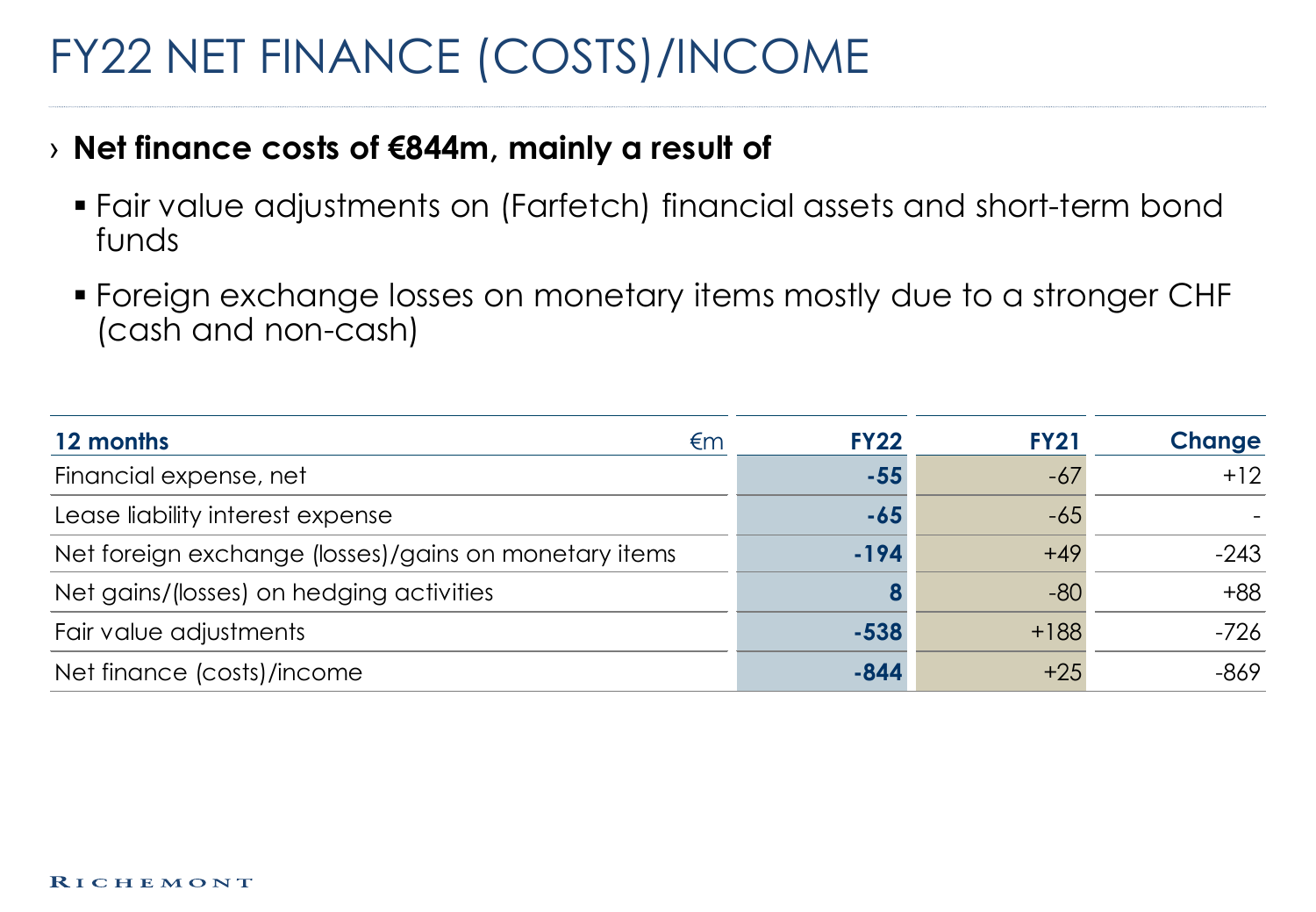## FY22 PROFIT FOR THE YEAR

### › **Profit up 61% to €2 079m**

- Sharp increase in operating profit
- Negative swing on net finance costs
- › **Profit margin of 10.8%,** up 100bps

| 12 months                                      | €m | <b>FY22</b> | <b>FY21</b> | <b>Change</b> |
|------------------------------------------------|----|-------------|-------------|---------------|
| Operating profit                               |    | 3 3 9 0     | 478         | $+129%$       |
| Net finance (costs)/income                     |    | $-844$      | 25          | <b>NR</b>     |
| Share of equity-accounted investments' results |    | 31          | 12          | $+158%$       |
| Profit before taxation                         |    | 2 5 7 7     | 1 5 1 5     | $+70%$        |
| Taxation                                       |    | $-498$      | $-226$      | $+120%$       |
| Profit for the year                            |    | 2079        | 289         | $+61%$        |
| Profit margin                                  |    | 10.8%       | 9.8%        | $+100bps$     |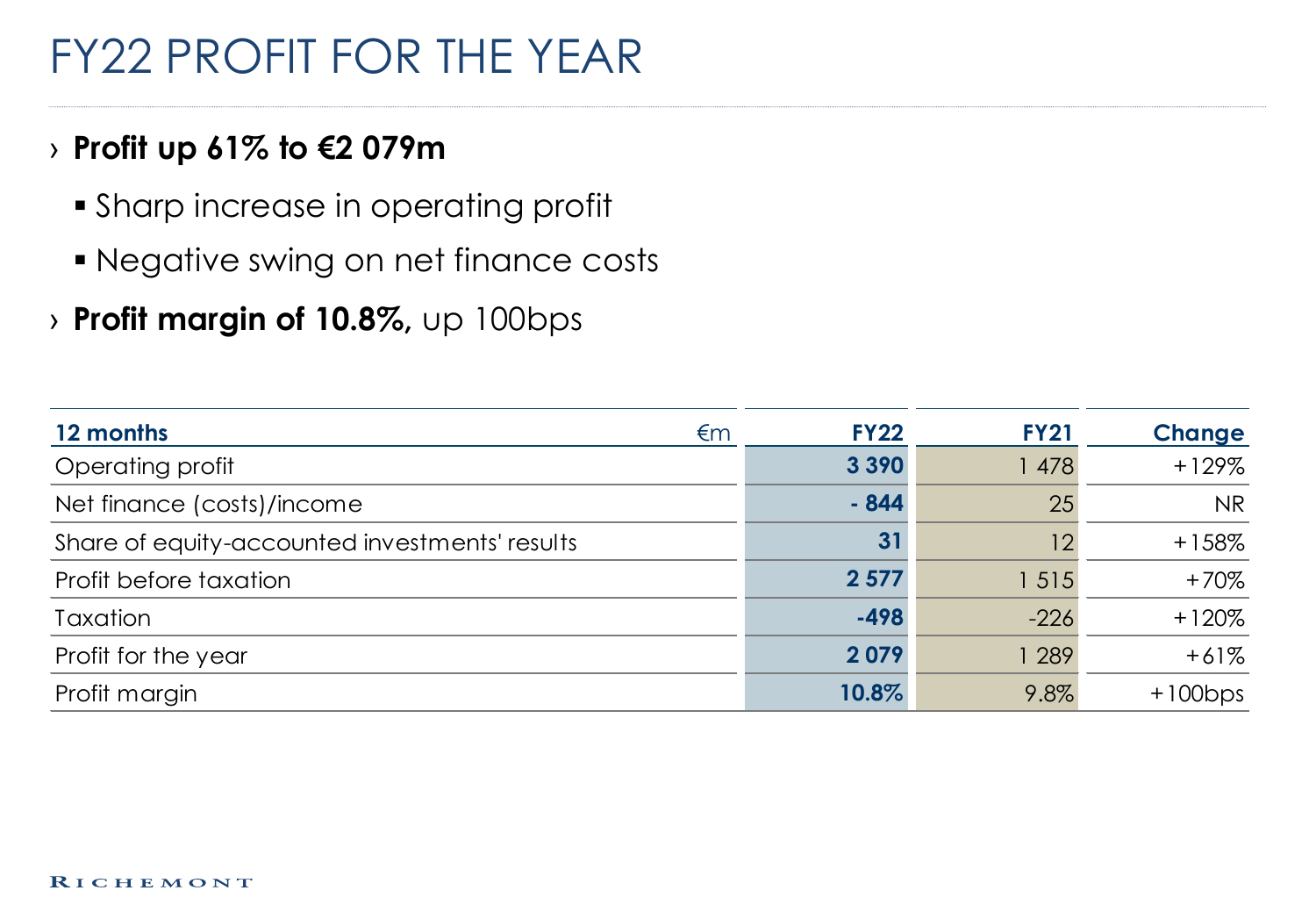## FY22 CASH FLOW FROM OPERATING ACTIVITIES

### › **Cash flow from operating activities up 44%**

- Significant growth in operating profit
- **Measured increase in working capital**

| 12 months                                    | €m | <b>FY22</b> | <b>FY21</b> | <b>Change</b> |
|----------------------------------------------|----|-------------|-------------|---------------|
| Operating profit                             |    | 3 3 9 0     | 1 478       | $+1912$       |
| Adjustment for depreciation and amortisation |    | 1553        | 1 522       | $+31$         |
| Adjustment for other non-cash items          |    | 150         | 32          | $+118$        |
| Changes in working capital                   |    | 81          | 529         | $-448$        |
| <b>Taxation paid</b>                         |    | $-434$      | $-248$      | $-186$        |
| Net financing payments                       |    | $-102$      | $-95$       | $-7$          |
| Cash flow from operating activities          |    | 4 6 3 8     | 3 2 1 8     | 420<br>+ 1    |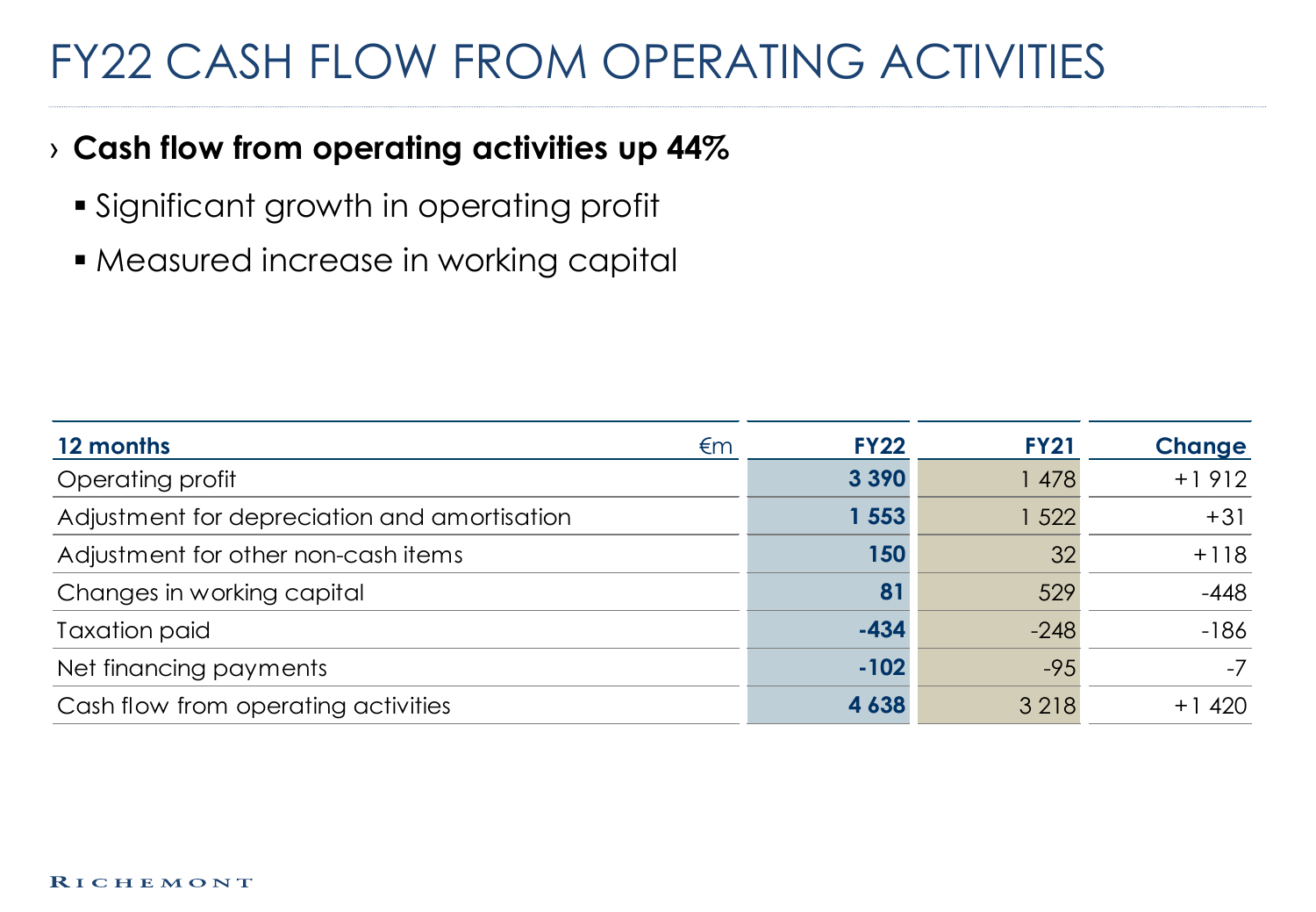# FY22 CAPITAL EXPENDITURE

### › **Capex up 70%; below 5% of sales**

- **Investments in store network, mostly at Cartier**
- **Manufacturing investments at Jewellery** Maisons and Specialist Watchmakers
- **IT spending, mainly at YOOX NET-A-PORTER**





*Cartier – Milano Montenapoleone*



*Van Cleef & Arpels – Taipei Breeze Xinyi*

#### RICHEMONT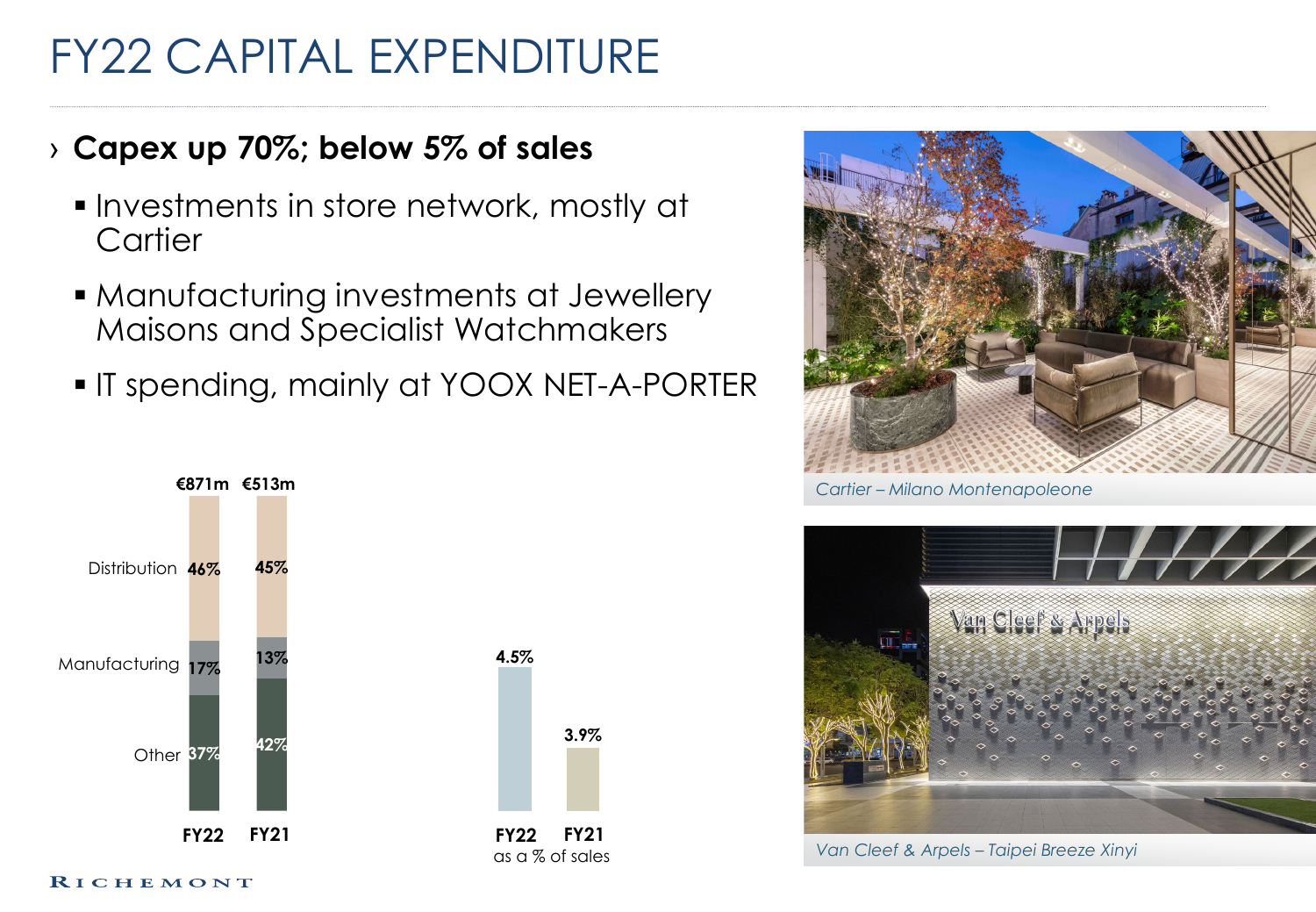### FY22 FREE CASH FLOW

#### › **Free cash flow up 68% to €3bn**

- **Strong cash flow from operating activities**
- **Increase in capital expenditures**

| 12 months                                         | €m | <b>FY22</b> | <b>FY21</b>              | <b>Change</b> |
|---------------------------------------------------|----|-------------|--------------------------|---------------|
| Cash flow from operating activities               |    | 4 6 3 8     | 3 2 1 8                  | $+1420$       |
| Net acquisition of tangible assets                |    | $-736$      | $-372$                   | $-364$        |
| Net acquistion of intangible assets               |    | $-117$      | $-127$                   | $+10$         |
| Payments capitalised as right of use assets       |    | -4          |                          | $-4$          |
| Net disposal/(acquisition) of investment property |    | 86          | $\overline{\phantom{a}}$ | $+87$         |
| Net acquisition of other non-current assets       |    | $-228$      | $-367$                   | $+139$        |
| Lease payments - principal                        |    | $-632$      | $-561$                   | $-71$         |
| Free cash flow                                    |    | 3 0 0 7     | 1790                     | $+1217$       |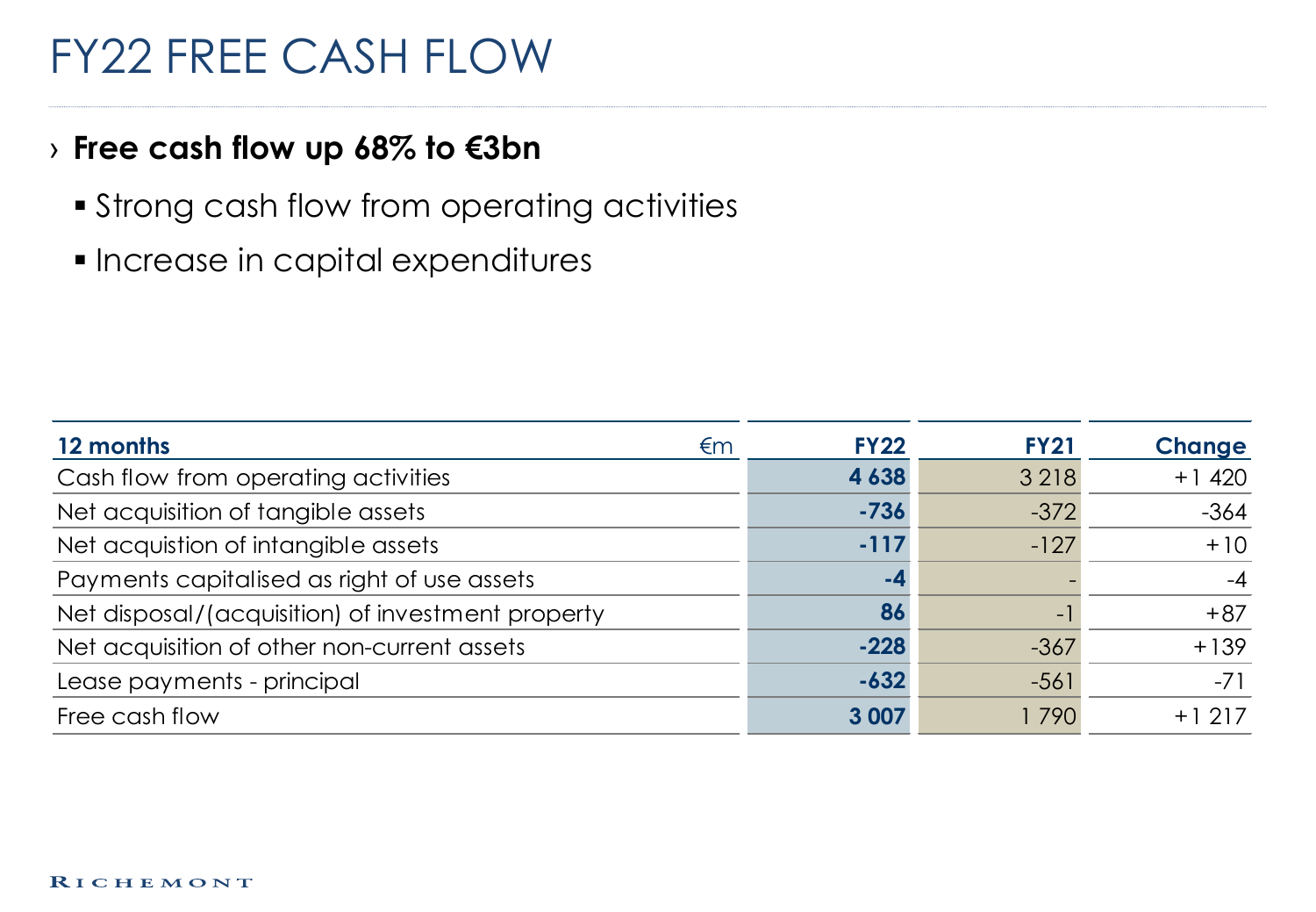### BALANCE SHEET STRENGTH